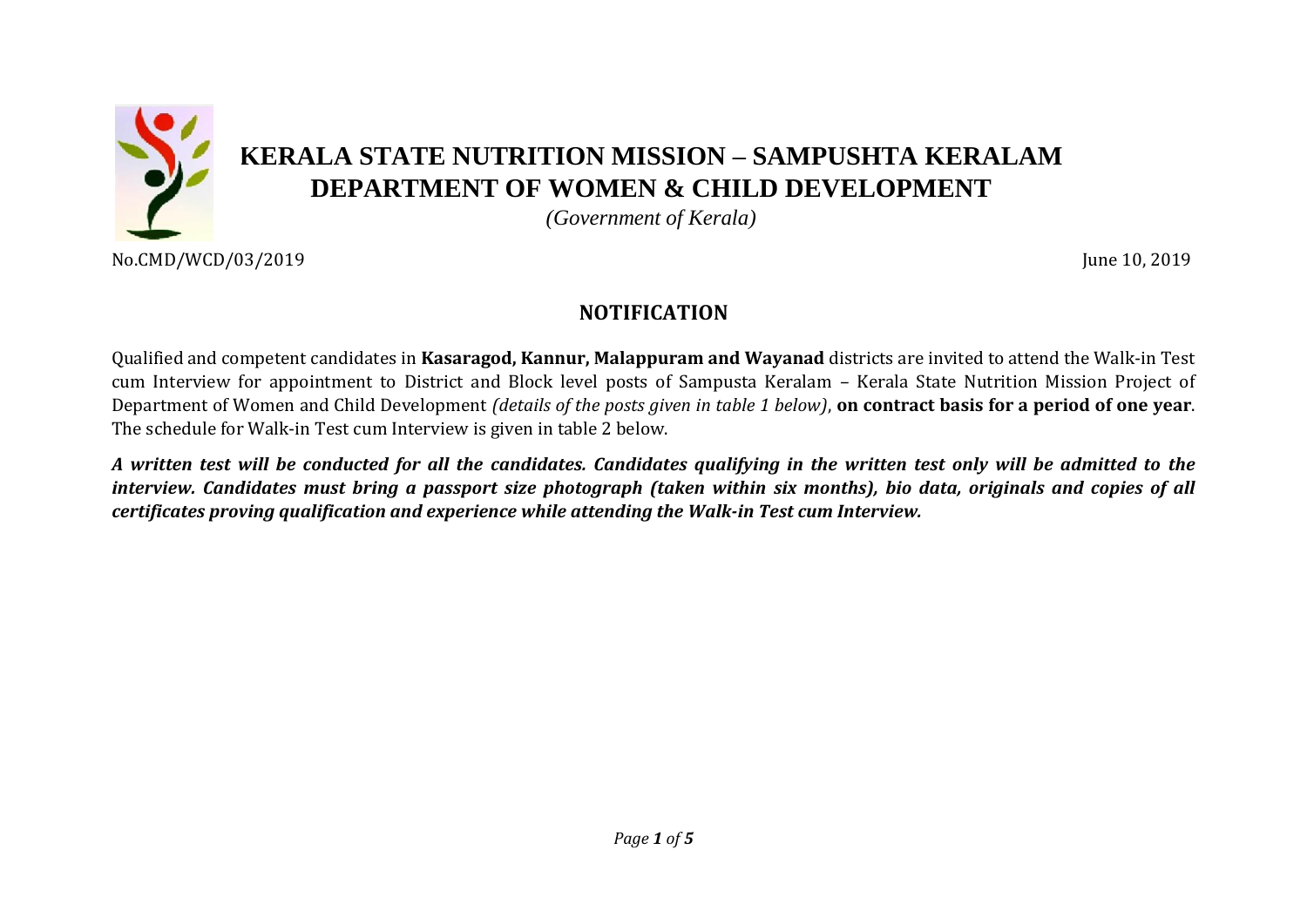## **DETAILS OF POSTS**

The details regarding the qualification and experience required, number of vacancies at district/block level, remuneration, etc., are given in the table below.

| Cod      | <b>Position</b>                                                                                                     | Qualification                                                                                                                                                                                                                                                                                                                                                                                  | <b>Experience</b>                                                                                                                                                                                                                                                                                                                                                                                   | Age limit            | <b>Remuneration</b>                                                                             |
|----------|---------------------------------------------------------------------------------------------------------------------|------------------------------------------------------------------------------------------------------------------------------------------------------------------------------------------------------------------------------------------------------------------------------------------------------------------------------------------------------------------------------------------------|-----------------------------------------------------------------------------------------------------------------------------------------------------------------------------------------------------------------------------------------------------------------------------------------------------------------------------------------------------------------------------------------------------|----------------------|-------------------------------------------------------------------------------------------------|
| e<br>No. |                                                                                                                     |                                                                                                                                                                                                                                                                                                                                                                                                |                                                                                                                                                                                                                                                                                                                                                                                                     | (as on<br>01/09/2018 | (in Rs. per<br>month)                                                                           |
|          | <b>District Project Management Unit</b>                                                                             |                                                                                                                                                                                                                                                                                                                                                                                                |                                                                                                                                                                                                                                                                                                                                                                                                     |                      |                                                                                                 |
| 201      | District Coordinator<br>No. of posts<br>Kasaragod - 1 no.<br>Kannur -1 no.<br>Malappuram - 1 no.<br>Wayanad - 1 no. | <b>Essential</b><br>i.<br><b>Graduation in Computer</b><br>Science or IT.<br>ii. Good oral and written<br>communication skills in local<br>language.<br>iii. Computer literacy must.<br>iv. Willingness to travel<br>extensively.<br><b>Desirable</b><br>Formal training on<br>$\mathbf{1}$ .<br>IT/computer/mobile phones.<br>Great attention to detail and<br>11.<br>problem solving skills. | <b>Essential</b><br>$\mathbf{i}$ .<br>At least 5 years' experience in<br>application maintenance &<br>support.<br><b>Desirable</b><br>4 years' experience in<br>i.<br>application maintenance and<br>support.<br>Experience working with<br>ii.<br>technology and software<br>application support.<br>Proven ability to successfully<br>iii.<br>handle multiple tasks within a<br>team environment. | 30 years             | Rs. 30,000/-<br>Annual<br>increase @<br>3% of<br>remuneration,<br>subject to<br>performance.    |
| 202      | District Project<br>Assistant<br>No. of posts<br>Kasaragod - 1 no.<br>Kannur - 1 no.                                | <b>Essential</b><br>Graduate Degree/Post<br>$\mathbf{1}$ .<br>Graduate Diploma in<br>Management/Social<br>Sciences/Nutrition.<br>Good oral and written<br>ii.<br>communication skills in local<br>language and fair skills in                                                                                                                                                                  | <b>Essential</b><br>Minimum 3 years work<br>i.<br>experience of capacity building,<br>with supervisory skills.<br><b>Desirable</b><br>3 years' experience of<br>working in social program.                                                                                                                                                                                                          | 30 years             | Rs. 18,000/-<br>Annual<br>increase @<br>$3\%$ of<br>remuneration,<br>subject to<br>performance. |

*Table 1*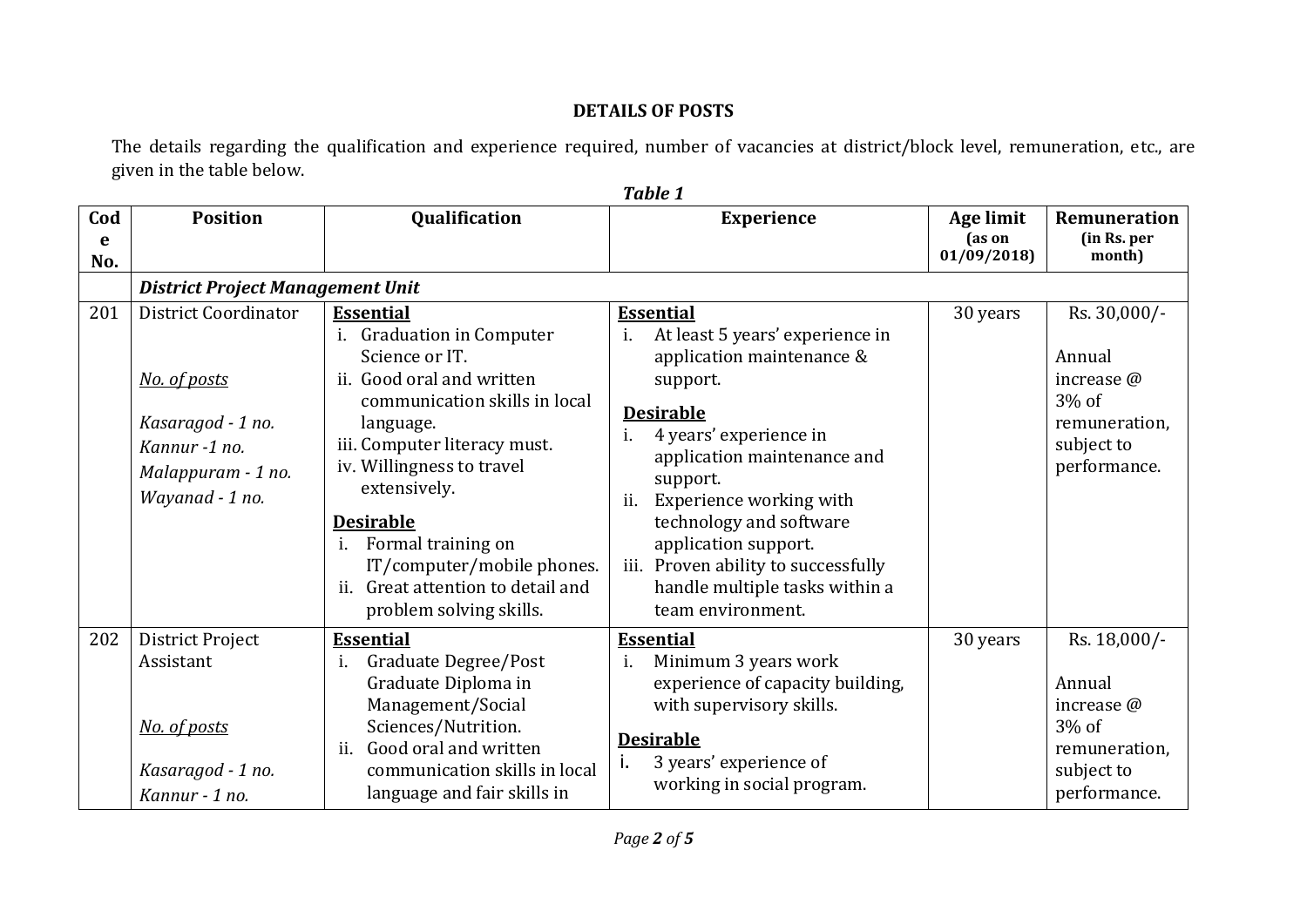|     | Malappuram - 1 no.<br>Wayanad - 1 no.                                                                                                  | English.<br>iii. Good computer<br>skills/knowledge of<br>internet/email.<br>iv. Ability to work in a team and<br>willingness to travel<br>extensively.                                                                            | ii.<br>Experience of working on<br>Government Programs in the<br>social sector - Health, Nutrition,<br>Education, Water and Sanitation.                                                                                                                                                 |          |                                                                                                        |  |
|-----|----------------------------------------------------------------------------------------------------------------------------------------|-----------------------------------------------------------------------------------------------------------------------------------------------------------------------------------------------------------------------------------|-----------------------------------------------------------------------------------------------------------------------------------------------------------------------------------------------------------------------------------------------------------------------------------------|----------|--------------------------------------------------------------------------------------------------------|--|
|     |                                                                                                                                        | Block level posts (to be stationed at the block headquarters)                                                                                                                                                                     |                                                                                                                                                                                                                                                                                         |          |                                                                                                        |  |
| 301 | <b>Block Coordinator</b><br>No. of posts<br>Kasaragod - 05 nos.<br>Kannur - 11 nos.<br>Malappuram - 15 nos.<br>Wayanad - 04 nos.       | <b>Essential</b><br>i. Graduation in<br>Science/Engineering/<br>Technology.<br>ii. Good oral and written<br>communication skills in local<br>language.<br><b>Desirable</b><br>i. Formal training on<br>IT/computer/mobile phones. | <b>Essential</b><br>i.<br>At least 3 years of experience<br>working with technology and<br>software application support in<br>implementation of Government<br>projects.<br><b>Desirable</b><br>Worked with front line workers in<br>any Social Development Program<br>of Government.    | 30 years | Rs. 20,000/-<br>Annual increase<br>$\omega$<br>$3\%$ of<br>remuneration,<br>subject to<br>performance. |  |
|     |                                                                                                                                        | ii. Attention to detail and problem<br>solving skills.                                                                                                                                                                            | ii.<br>Proven ability to successfully<br>handle multiple tasks within a team<br>environment.                                                                                                                                                                                            |          |                                                                                                        |  |
| 302 | <b>Block Project Assistant</b><br>No. of posts<br>Kasaragod - 03 nos.<br>Kannur - 11 nos.<br>Malappuram - 15 nos.<br>Wayanad - 04 nos. | <b>Essential</b><br>Graduation in<br>$\mathbf{i}$ .<br>Science/Engineering/<br>Technology.<br>ii.<br>Good oral and written<br>communication in local<br>language                                                                  | <b>Essential</b><br>At least 1 year experience of<br>$\mathbf{i}$ .<br>working with Community/Local<br>Government.<br><b>Desirable</b><br>$\mathbf{i}$ .<br>Worked with front line workers in<br>any Social Development Program<br>of Government.<br>ii. Proven ability to successfully | 30 years | Rs. 18,000/-<br>Annual increase<br>@ 3% of<br>remuneration,<br>subject to<br>performance.              |  |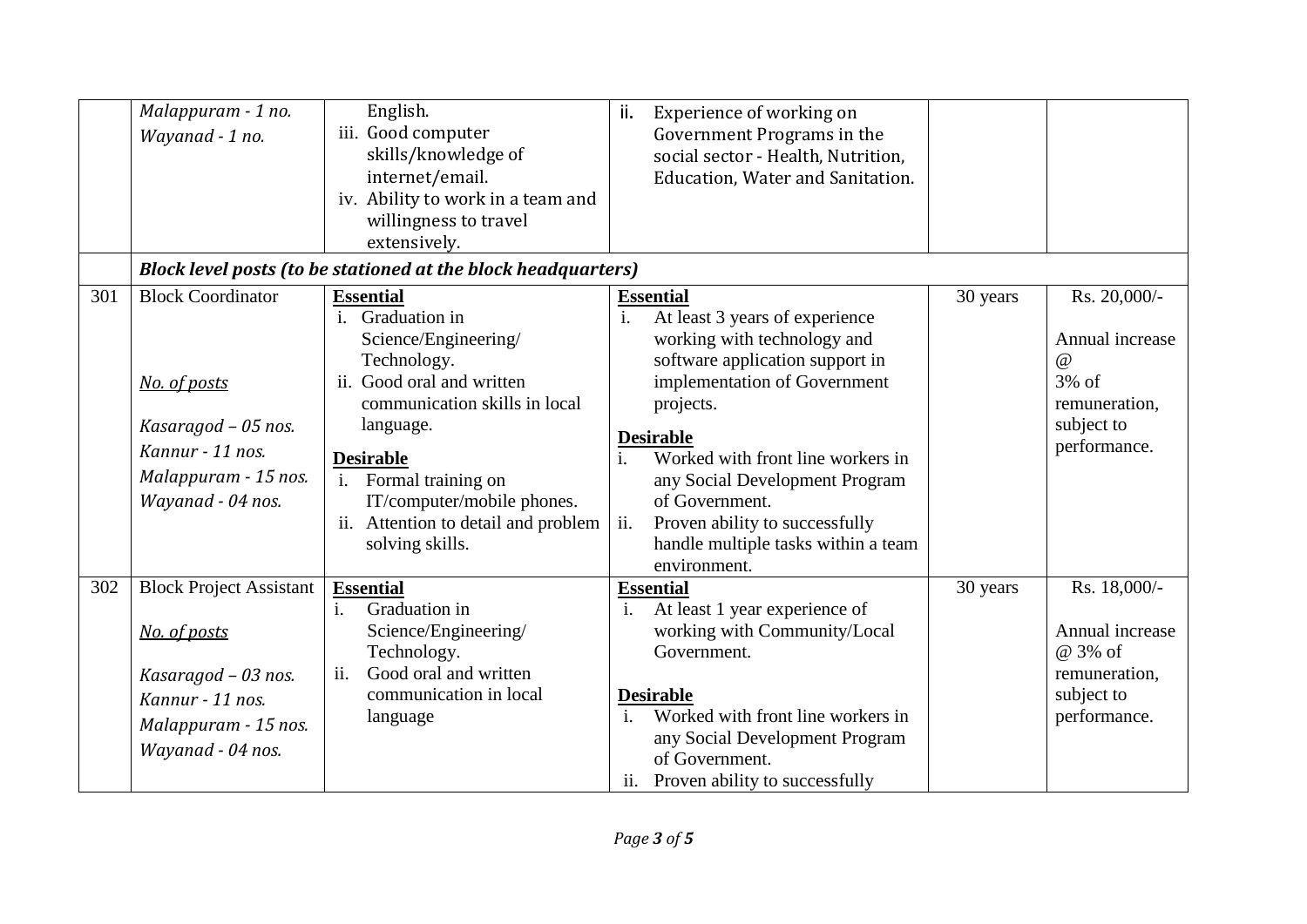| Desirable               | handle multiple tasks within a team |  |
|-------------------------|-------------------------------------|--|
| Attention to detail and | environment.                        |  |
| problem solving skills. |                                     |  |

#### **SCHEDULE**

The schedule of the Walk-in Test cum Interview is as follows:

| SI.<br>No. | <b>District</b>       | Post                              | Date       | <b>Venue</b>                                             | <b>Reporting Time</b> |
|------------|-----------------------|-----------------------------------|------------|----------------------------------------------------------|-----------------------|
| 1.         | Malappuram            | <b>District Co-ordinator</b>      | 17-06-2019 | MES College of<br>Engineering, Kuttipuram,<br>Malappuram | 08. 30 am to 10.30 am |
|            |                       | <b>Block Co-ordinator</b>         |            |                                                          |                       |
|            |                       | <b>District Project Assistant</b> | 18-06-2019 |                                                          |                       |
|            |                       | <b>Block Project Assistant</b>    |            |                                                          |                       |
| 2.         | Kannur &<br>Kasaragod | District Co-ordinator             | 17-06-2019 | Sree Narayana College,<br>Kannur                         |                       |
|            |                       | <b>Block Co-ordinator</b>         |            |                                                          |                       |
|            |                       | District Project Assistant        | 18-06-2019 |                                                          |                       |
|            |                       | <b>Block Project Assistant</b>    |            |                                                          |                       |
| 3.         | Wayanad               | <b>District Co-ordinator</b>      | 19-06-2019 | St. Mary's College,<br>Sultan Bathery, Wayanad           |                       |
|            |                       | <b>Block Co-ordinator</b>         |            |                                                          |                       |
|            |                       | <b>District Project Assistant</b> |            |                                                          |                       |
|            |                       | <b>Block Project Assistant</b>    |            |                                                          |                       |

#### *Table 2*

### **Note:**

- 1. A written test will be conducted for all the candidates. Candidates qualifying in the written test only will be admitted to further stages of the recruitment.
- 2. The Degree/PG Degree/Diploma acquired through regular class room teaching alone will be acceptable. Those acquired through correspondence/contact classes etc., will be rejected. The degrees should be from a recognized University.